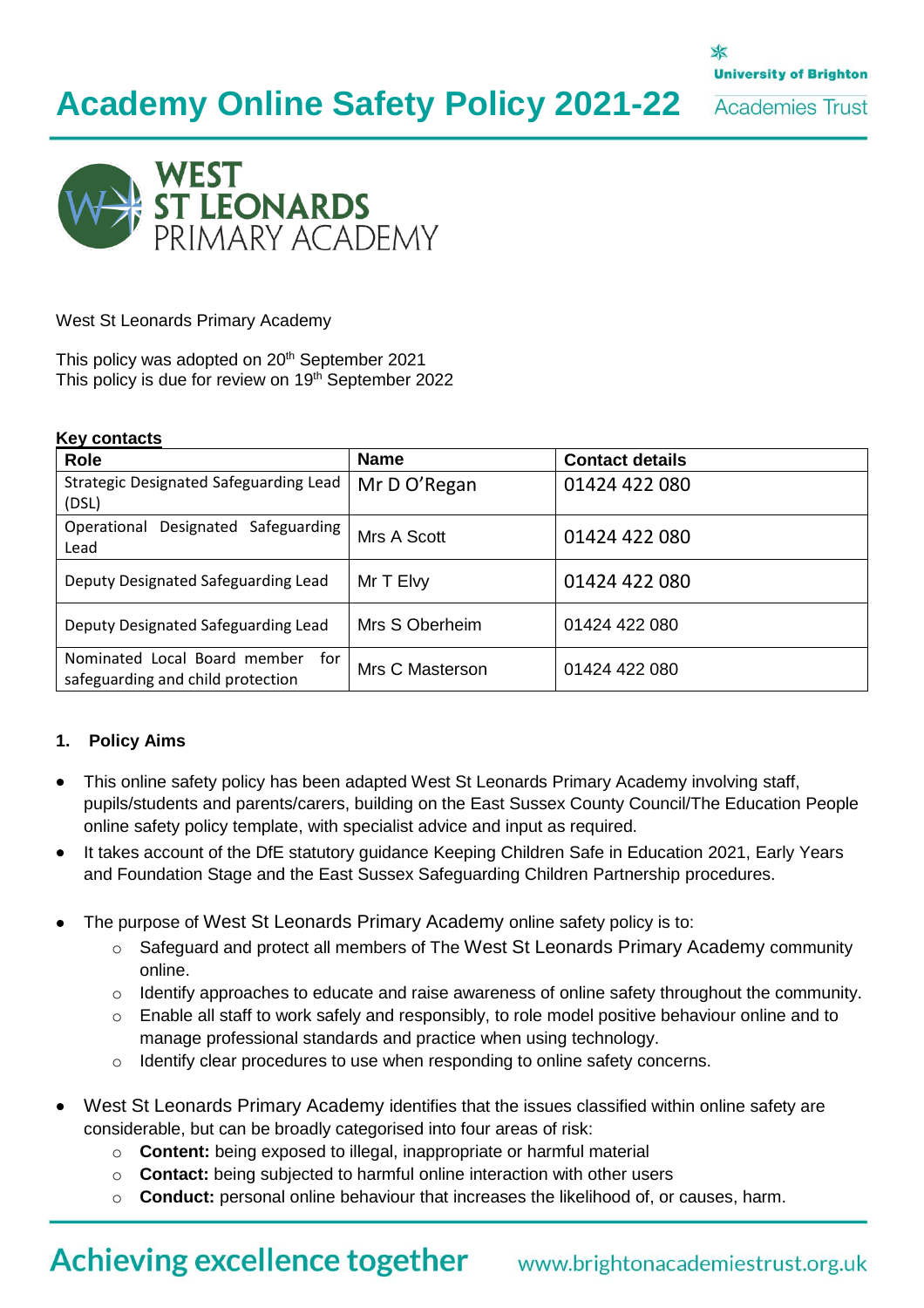o **Commerce:** risks such as online gambling, inappropriate advertising, phishing and/or financial scams.

### **2. Policy Scope**

- West St Leonards Primary Academy believes that online safety is an essential part of safeguarding and acknowledges its duty to ensure that all pupils/students and staff are protected from potential harm online.
- West St Leonards Primary Academy identifies that the internet and associated devices, such as computers, tablets, mobile phones and games consoles, are an important part of everyday life.
- West St Leonards Primary Academy believes that pupils/students should be empowered to build resilience and to develop strategies to manage and respond to risk online.
- This policy applies to all staff including the Board of Trustees, Local Board members, teachers, support staff, external contractors, visitors, volunteers and other individuals who work for, or provide services on behalf of the academy (collectively referred to as "staff" in this policy) as well as pupils/students, parents and carers.
- This policy applies to all access to the internet and use of technology, including personal devices, or where pupils/students, staff or other individuals have been provided with Trust/academy issued devices for use off-site, such as a work laptops, tablets or mobile phones.
- The Education and Inspections Act 2006 empowers Principals to such extent as is reasonable to regulate the behaviour of students when they are off the school/academy site and empowers members of staff to impose disciplinary penalties for inappropriate behaviour. E.g. online bullying or online safety incidents which may take place outside of the school/academy but is linked to member of the school/academy.
- In this respect the school will deal with such incidents within this policy and associated behaviour and anti-bullying policies to such extent as is reasonable and will, where known, inform parents/carers of incidents of inappropriate online safety behaviour that has taken place out of school. Action can only be taken over issues covered by the published Behaviour Policy

#### **2.1 Links with other policies and practices**

- o This policy links with several other policies, practices and action plans including:
- o Academy Anti-bullying policy
- o Acceptable Use Policies (AUP)
- o Staff Code of conduct
- o Behaviour and discipline policy
- o Academy Child protection and safeguarding policy
- $\circ$  Curriculum policies, such as: Computing, Personal Social and Health Education (PSHE), Citizenship and Relationships and Sex Education (RSE)
- o Data Protection
- o Photography and image sharing policy
- o Social media policies

# **3. Monitoring and Review**

- Technology in this area evolves and changes rapidly; this policy will be reviewed at least annually
	- $\circ$  The policy will also be revised following any national or local policy requirements, any child protection concerns or any changes to the technical infrastructure
- We will regularly monitor internet use and evaluate online safety mechanisms to ensure that this policy is consistently applied.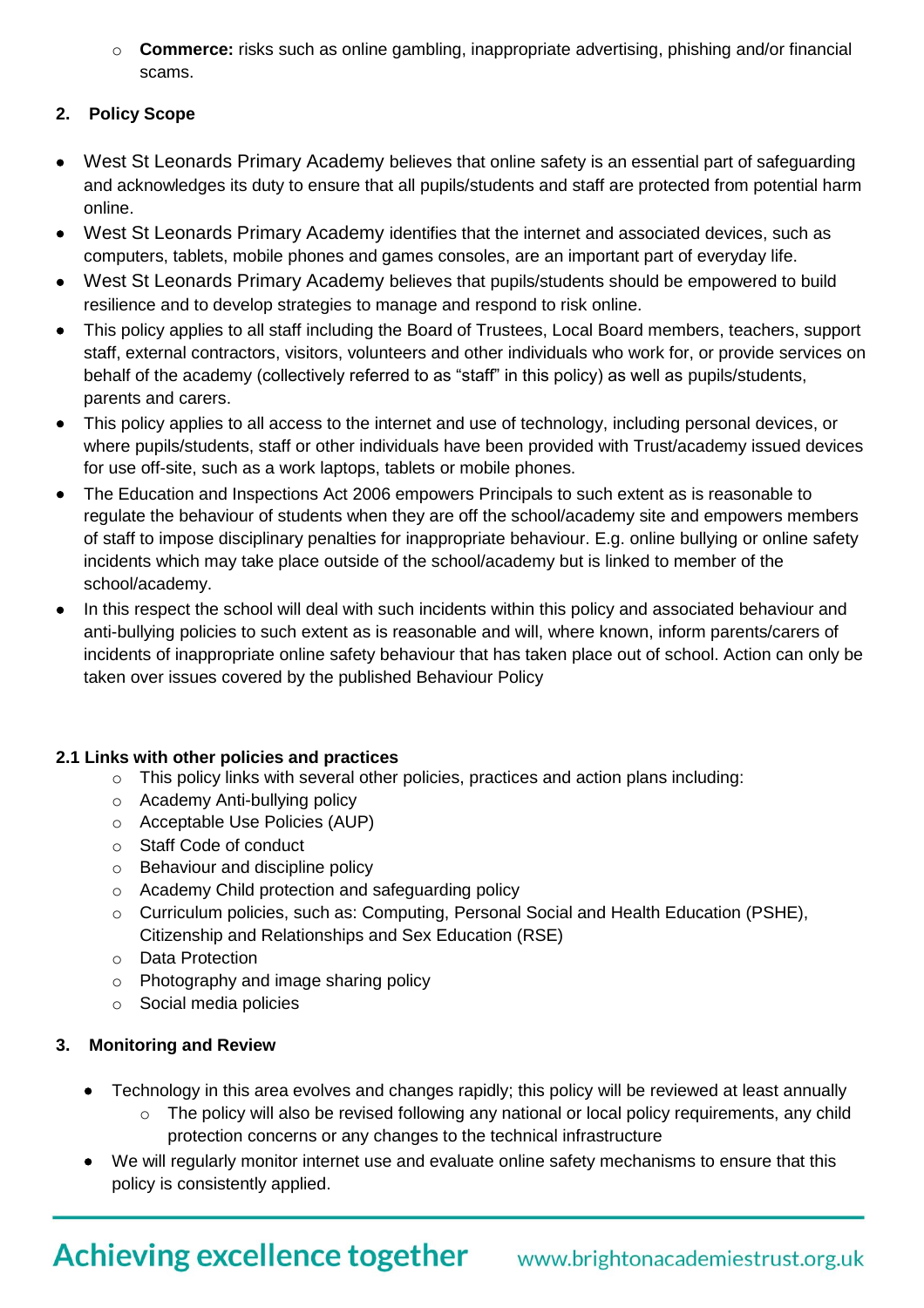- To ensure they have oversight of online safety, the Principal will be informed of online safety concerns, as appropriate.
- The named Local Board member for safeguarding will report on, at least, an annual basis to the Local Board on online safety practice and incidents, including outcomes.
- Any issues identified via monitoring will be incorporated into our action planning.

### **4. Roles and Responsibilities**

- The Strategic Designated Safeguarding Lead (DSL) Mr D O'Regan School Principal has lead responsibility for online safety.
	- $\circ$  Whilst activities of the designated safeguarding lead may be delegated to appropriately trained deputies, the ultimate lead responsibility for safeguarding and child protection remains with the DSL.
- West St Leonards Primary Academy recognises that all members of the community have important roles and responsibilities to play with regards to online safety.

### **4.1 The Board of Trustees will:**

- Ensure that online safety is viewed as a safeguarding issue and that practice is in line with national and local recommendations and requirements.
- Ensure there are appropriate and up-to-date policies regarding online safety; including a staff code of conduct and acceptable use policies, which covers acceptable use of technology.
- Ensure that suitable and appropriate filtering and monitoring systems are in place which enable technical staff to monitor the safety and security of our systems and networks; as schools increasingly work online, it is essential that children are safeguarded from potentially harmful and inappropriate online material (including when they are online at home).

# **4.2 The Principal will:**

- Ensure that online safety is embedded within a progressive curriculum, which enables all pupils/students to develop an age-appropriate understanding of online safety.
- Support the DSL and any deputies by ensuring they have appropriate time and resources to fulfil their online safety responsibilities.
- Recognise that a one size fits all approach may not be appropriate for all children and a more personalised or contextualised approach to online safety is used for more vulnerable children and children with SEND
- Ensure that ALL members of staff receive regular, updated, and appropriate online safety training which is integrated, aligned and considered as part of the whole school or college safeguarding approach.
- Ensure there are robust reporting channels for the community to access regarding online safety concerns, including internal, local and national support.
- Ensure that appropriate risk assessments are undertaken regarding the safe use of technology.
- Audit and evaluate online safety practice, ideally annually, to identify strengths and areas for improvement.

# **4.3 The Designated Safeguarding Lead (DSL) will:**

- Act as a named point of contact on all online safeguarding issues and liaise with other members of staff or other agencies, as appropriate.
- Work alongside deputy DSLs to ensure online safety is recognised as part of the academy's safeguarding responsibilities and that a coordinated approach is implemented.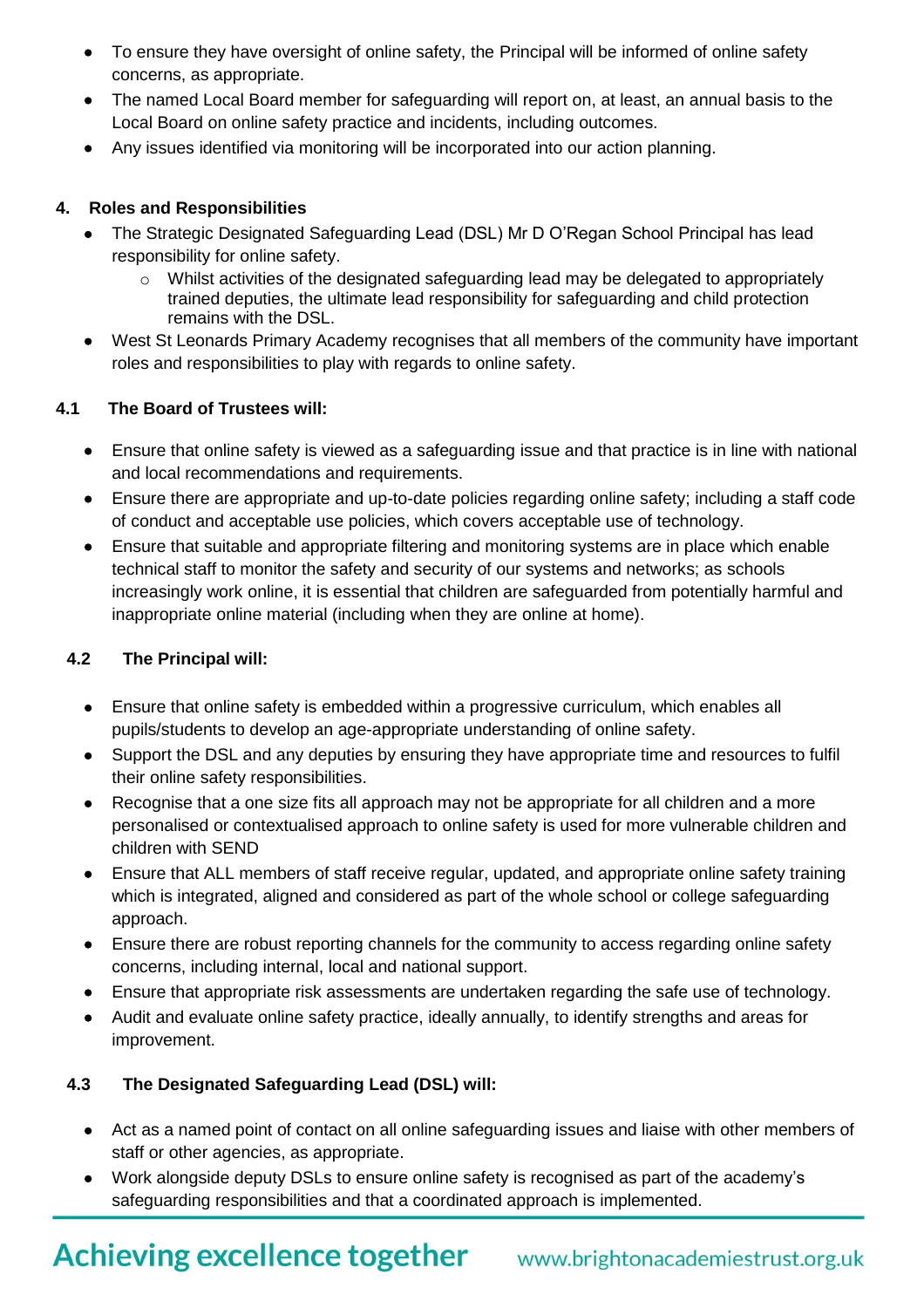- Liaise with staff (especially pastoral support staff, school nurses, IT technicians, senior mental health leads and SENCOs) on matters of safeguarding that include online and digital safety.
- Ensure all members of staff receive regular, up-to-date and appropriate online safety training.
- Access regular and appropriate training and support to ensure they understand the unique risks associated with online safety and have the relevant knowledge and up to date required to keep pupils/students safe online
- Access regular and appropriate training and support to ensure they recognise the additional risks that pupils/students with SEN and disabilities (SEND) face online, for example, from online bullying, grooming and radicalisation
- Keep up to date with current research, legislation and trends regarding online safety and communicate this with the community, as appropriate.
- Work with staff to coordinate participation in local and national events to promote positive online behaviour, such as Safer Internet Day.
- Ensure that online safety is promoted to parents, carers and the wider community, through a variety of channels and approaches.
- Maintain records of online safety concerns, as well as actions taken, as part of the academy's safeguarding recording mechanisms.
- Monitor online safety incidents to identify gaps and trends, and use this data to update the education response, policies and procedures.
- Report online safety concerns as appropriate.
- Work with the leadership team to review and update online safety policies on a regular basis (at least annually) with stakeholder input.
- Meet regularly (three times per year) with the Local Board Link member for safeguarding and provide information to the Principal to ensure that online safety concerns are reported to the Local Board via the Principal's report.

#### **4.4 It is the responsibility of all members of staff to:**

- Be aware that technology is a significant component of many safeguarding and wellbeing issues and that children are at risk of abuse online as well as face to face and that in many cases abuse will take place concurrently via online channels and in daily life.
- Contribute to the development of online safety policies.
- Read and adhere to the online safety policy and acceptable use policies.
- Take responsibility for the security of academy systems and the data they use or have access to.
- Model good practice when using technology and maintain a professional level of conduct in their personal use of technology, both on and off site.
- Embed online safety education in curriculum delivery, wherever possible.
- Have an awareness of a range of online safety issues and how they may be experienced by the children in their care.
- Identify online safety concerns and take appropriate action by following the academy's safeguarding policies and procedures.
- Proactively monitor the use of digital technologies, mobile devices, cameras etc in lessons and other school activities and implement current policies with regard to these devices
- Know when and how to escalate online safety issues, including signposting to appropriate support, internally and externally.
- Take personal responsibility for professional development in this area.
- Ensure that students are guided to sites checked as suitable for their use and that processes are in place for dealing with any unsuitable material that is found in internet searches.
- Reinforce the school's online safety messages when teaching lessons online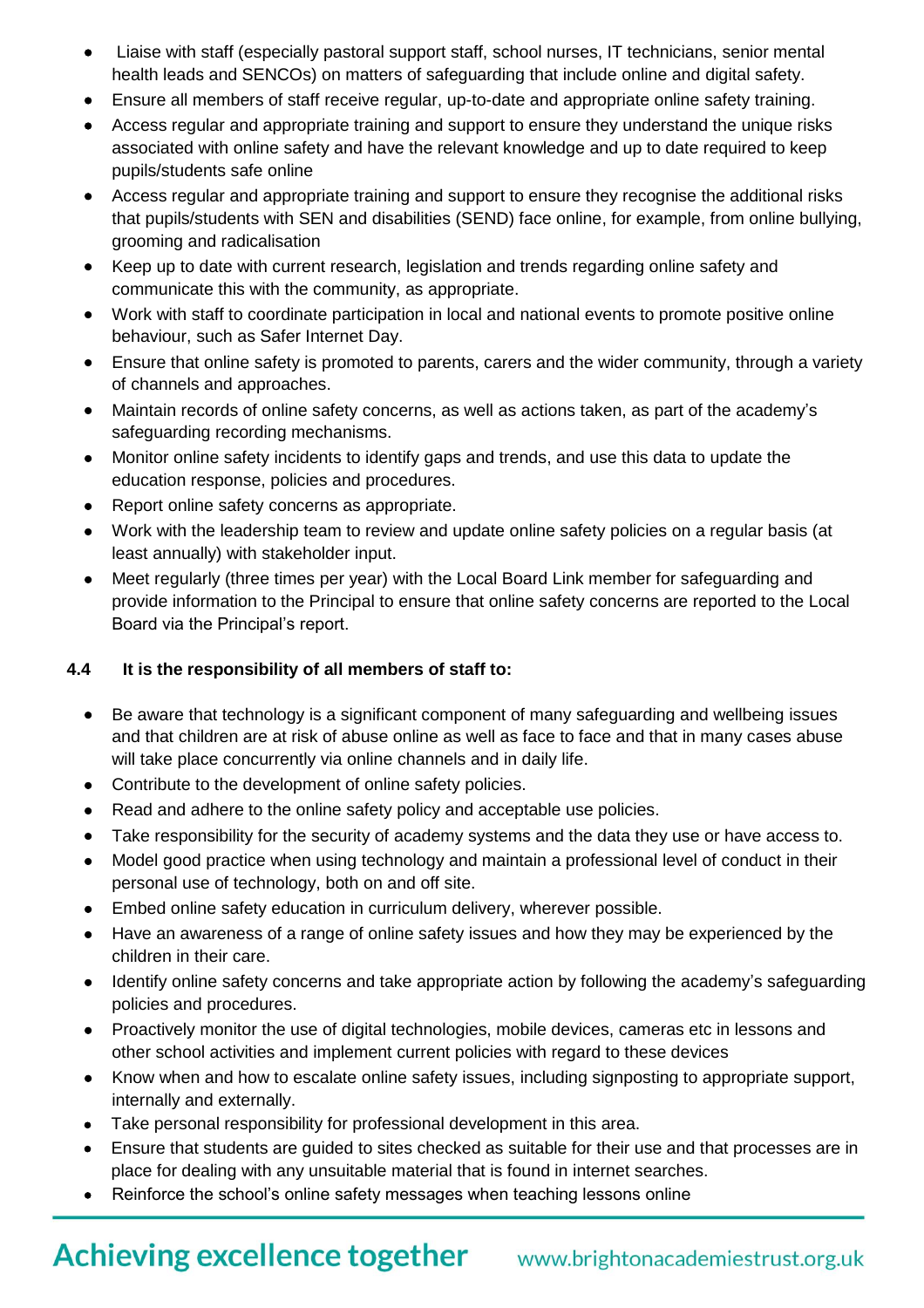# **4.5 It is the responsibility of pupils/students (at a level that is appropriate to their individual age and ability) to:**

- Engage in age appropriate online safety education opportunities.
- Contribute to the development of online safety policies.
- Read and adhere to the acceptable use policies.
- Understand the importance of good online safety practice out of school, and understand that this policy covers their actions outside of school if related to their membership of the academy
- Respect the feelings and rights of others both on and offline.
- Take responsibility for keeping themselves and others safe online.
- Seek help from a trusted adult, if there is a concern online, and support others that may be experiencing online safety issues.

### **4.6 It is the responsibility of parents and carers to:**

- Read the acceptable use policies and encourage their children to adhere to them.
- Support our online safety approaches by discussing online safety issues with their children and reinforcing appropriate and safe online behaviours at home.
- Role model safe and appropriate use of technology and social media.
- Abide by the home-school agreement *and* acceptable use policies.
- Identify changes in behaviour that could indicate that their child is at risk of harm online.
- Seek help and support from the academy, or other appropriate agencies, if they or their child encounter risk or concerns online.
- Contribute to the development of the online safety policies.
- Use our systems, such as network resources, safely and appropriately.
- Take responsibility for their own awareness in relation to the risks and opportunities posed by new and emerging technologies.

# **4.7 The Trust ICT team will:**

- Provide technical support and perspective to the DSL and leadership team, especially in the development and implementation of appropriate online safety policies and procedures.
- Implement appropriate security measures to ensure that the academy's IT infrastructure/system is secure and not open to misuse or malicious attack, whilst allowing learning opportunities to be maximised.
- Ensure that our filtering policy is applied and updated on a regular basis; responsibility for its implementation is shared with the leadership team.
- Ensure that any safeguarding concerns, identified through monitoring or filtering breaches are reported to the DSL (or deputy DSLs), in accordance with the safeguarding procedures.

# **5. Education and Engagement Approaches**

#### **5.1 Education and engagement with pupils/students**

- The academy will establish and embed a progressive online safety curriculum to raise awareness and promote safe and responsible online behaviour at school and at home amongst pupils/students by:
	- o Ensuring education regarding safe and responsible use precedes internet access.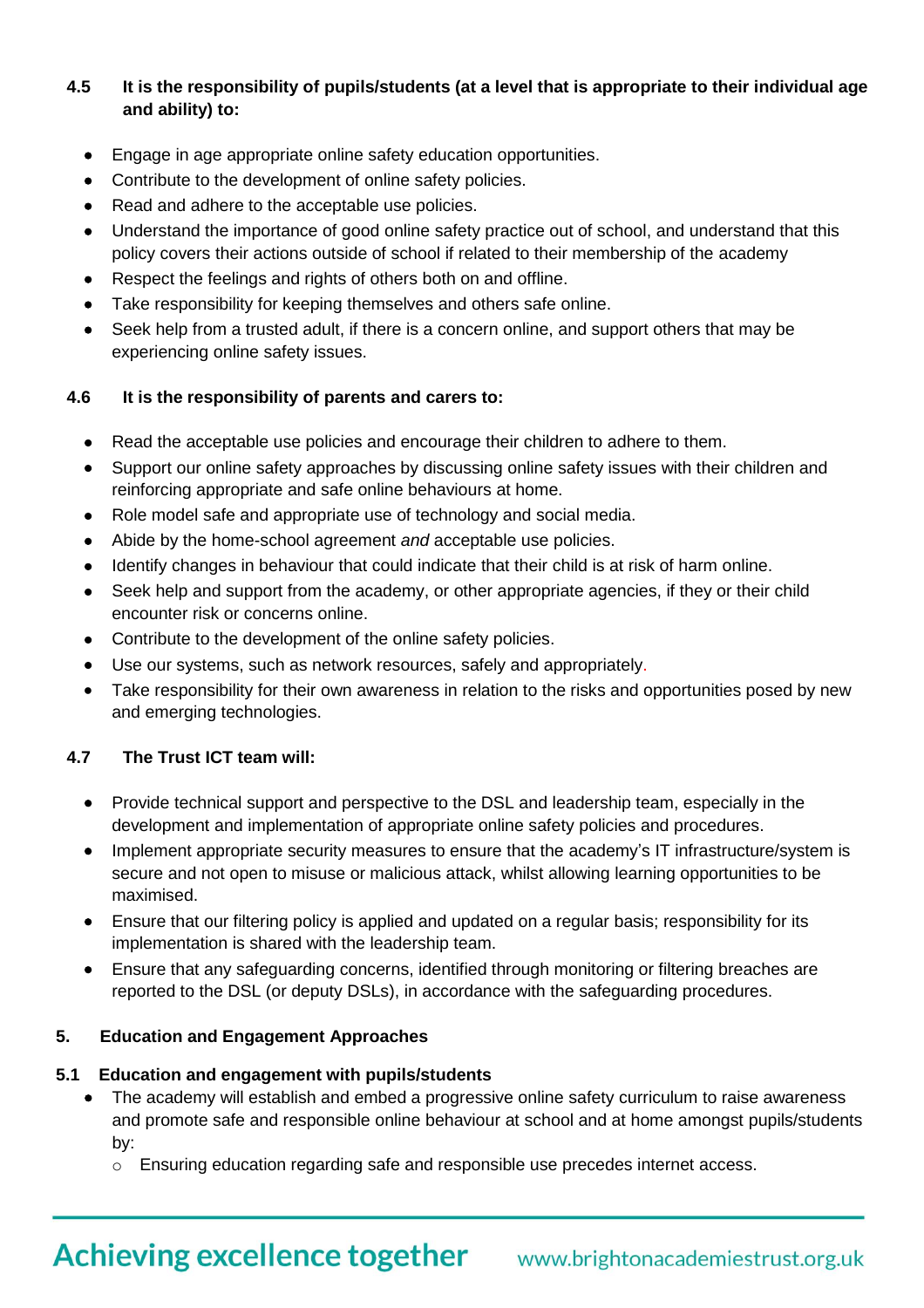- o Including online safety in Personal, Social, Health and Economic (PSHE), Relationships and Sex Education (RSE) and computing programmes of study.
- $\circ$  Reinforcing online safety messages whenever technology or the internet is in use.
- o Educating pupils/students in the effective use of the internet to research; including the skills of knowledge location, retrieval and evaluation.
- $\circ$  Teaching pupils/students to be critically aware of the materials they read and shown how to validate information before accepting its accuracy.
- The academy will support pupils/students to read and understand the acceptable use policies in a way which suits their age and ability by:
	- o Displaying acceptable use posters in all rooms with internet access.
	- $\circ$  Informing pupils/students that network and internet use will be monitored for safety and security purposes and in accordance with legislation.
	- o Rewarding positive use of technology.
	- o Implementing appropriate peer education approaches.
	- $\circ$  Providing online safety education and training as part of the transition programme across the key stages and when moving between establishments.
	- o Seeking pupil/student voice when writing and developing online safety policies and practices, including curriculum development and implementation.
	- $\circ$  Using support, such as external visitors, where appropriate, to complement and support our internal online safety education approaches.

#### **5.2 Vulnerable Pupils/students**

- West St Leonards Primary Academy recognises that some pupils/students are more vulnerable online due to a range of factors. This may include, but is not limited to children in care, children with Special Educational Needs and Disabilities (SEND) or mental health needs, children with English as an additional language (EAL) and children experiencing trauma or loss.
- West St Leonards Primary Academy will ensure that differentiated and ability appropriate online safety education, access and support is provided to vulnerable pupils/students. These children have access to a limited amount of computer access, applications which include; Clicker6, Communicate&Print and BugClub.
- When implementing an appropriate online safety policy and curriculum West St Leonards Primary Academy will seek input from specialist staff as appropriate, including the SENCO / Inclusion Leader, Looked After Children Designated Teacher. SENCO / Inclusion Leader; Mrs S Oberheim Designated Teacher for Looked After Children - Mainstream Mrs S Oberheim; Designated Teacher for Looked After Children - Facility Mrs K Scott

#### **5.3 Training and engagement with staff**

We will:

- Provide and discuss the online safety policy and procedures with all members of staff as part of induction.
- Provide up-to-date and appropriate online safety training for all staff on a regular basis, with at least annual updates. This will include (but is not limited to):
	- o Academy the privacy levels of their personal sites.
	- o Being aware of location sharing services.
	- o Opting out of public listings on social networking sites.
	- o Logging out of accounts after use.
	- o Keeping passwords safe and confidential.
	- o Ensuring staff do not represent their personal views as that of the academy/Trust.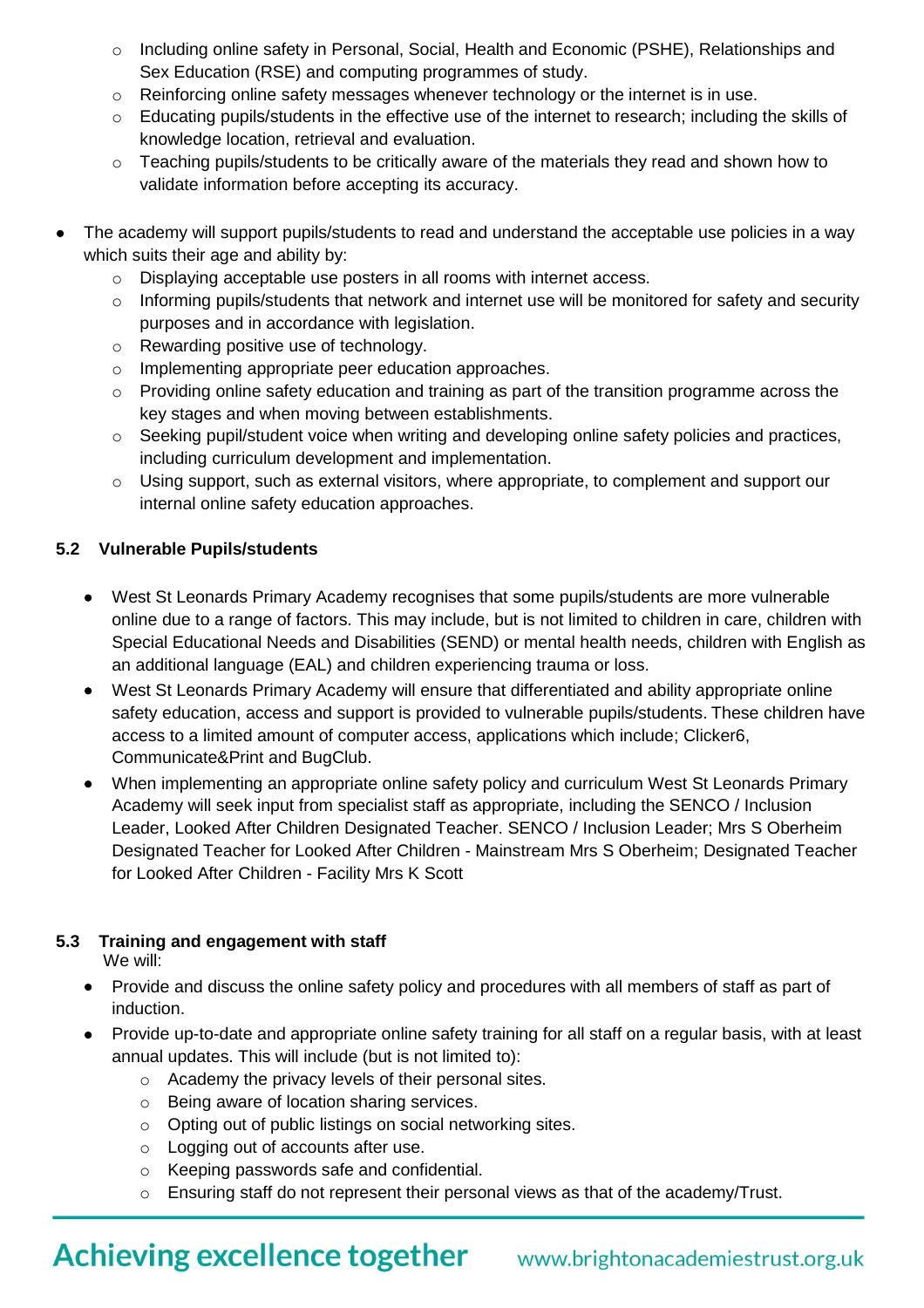West St Leonards Primary Academy updates records of safeguarding and child protection training frequently to maintain the safety of its pupils. Online safety sessions are provided to both pupils and staff throughout the year.

> This will cover the potential risks posed to pupils/students (Content, Contact, Conduct and Commerce) as well as our professional practice expectations.

- Recognise the expertise staff build by undertaking safeguarding training and managing safeguarding concerns and provide opportunities for staff to contribute to and shape online safety policies and procedures.
- Make staff aware that our IT systems are monitored, and that activity can be traced to individual users; staff will be reminded to behave professionally and in accordance with our policies when accessing our systems and devices.
- Make staff aware that their online conduct outside of the academy, including personal use of social media, could have an impact on their professional role and reputation.
- Highlight useful educational resources and tools which staff should use, according to the age and ability of the pupils/students.
- Ensure all members of staff are aware of the procedures to follow regarding online safety concerns affecting pupils/students, colleagues or other members of the community.

# **5.4 Awareness and engagement with parents and carers**

- West St Leonards Primary Academy recognises that parents and carers have an essential role to play in enabling children and young people to become safe and responsible users of the internet and associated technologies.
- We will build a partnership approach to online safety with parents and carers by:
	- $\circ$  Providing information and guidance on online safety in a variety of formats.
		- This will include offering specific online safety awareness training and highlighting online safety at other events such as parent evenings, transition events, fetes and sports days.
	- o Drawing their attention to the online safety policy and expectations in newsletters, letters, our prospectus and on our website.
	- $\circ$  Requesting that they read online safety information as part of joining our community, for example, within our home school agreement.
	- o Requiring them to read our acceptable use policies and discuss the implications with their children.

#### **6. Reducing Online Risks**

- West St Leonards Primary Academy recognises that the internet is a constantly changing environment with new apps, devices, websites and material emerging at a rapid pace.
- We will:
	- o Regularly review the methods used to identify, assess and minimise online risks.
	- o Examine emerging technologies for educational benefit and undertake appropriate risk assessments before use in the academy is permitted.
	- $\circ$  Ensure that appropriate filtering and monitoring is in place and take all reasonable precautions to ensure that users can only access appropriate material.
- All members of the community are made aware of our expectations regarding safe and appropriate behaviour online and the importance of not posting any content, comments, images or videos which could cause harm, distress or offence to members of the community. This is clearly outlined in our acceptable use policies and highlighted through a variety of education and training approaches.
- Due to the global and connected nature of the internet, it is not possible to guarantee that unsuitable material cannot be accessed via our computers or devices.

# **7. Safer Use of Technology**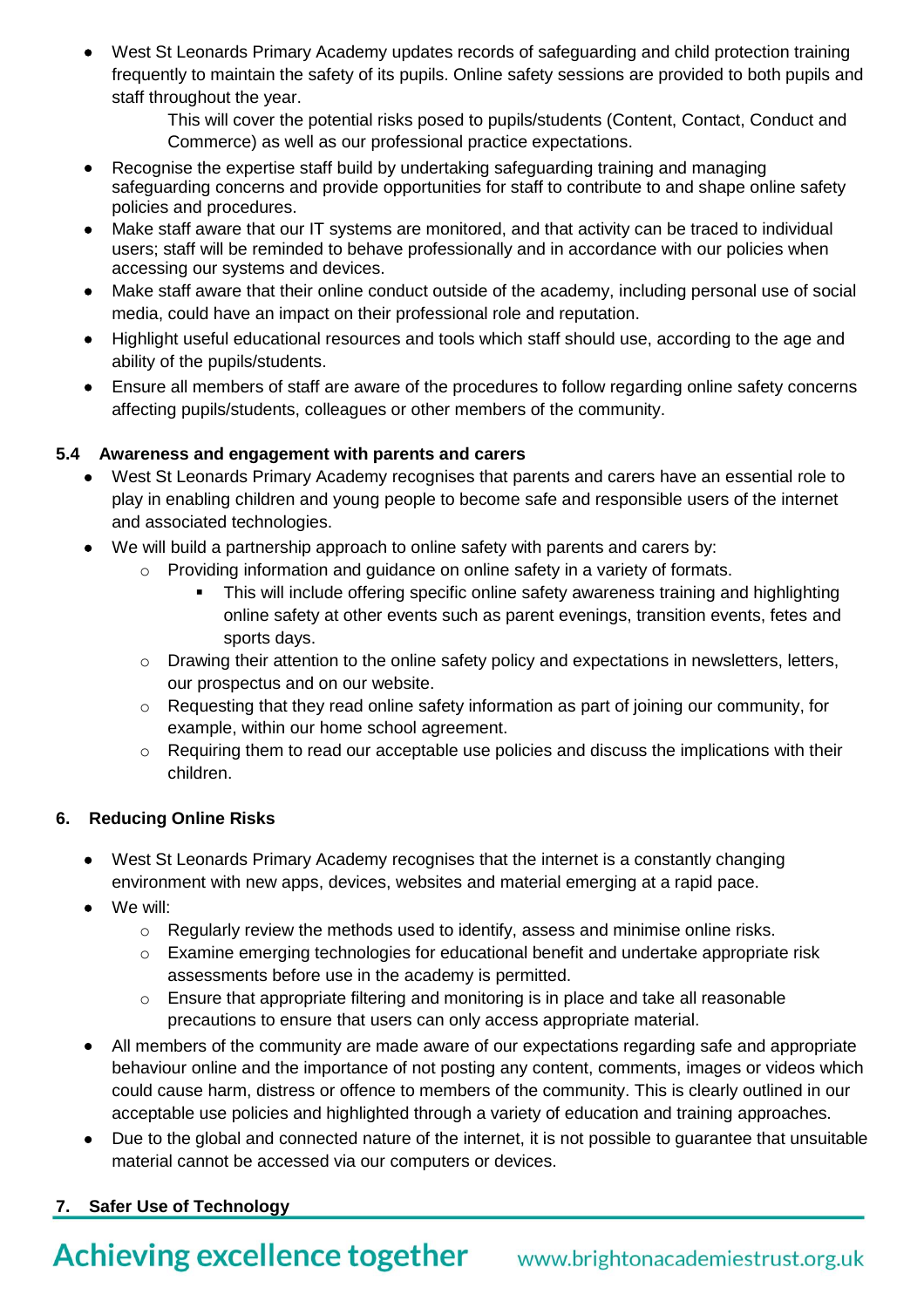# **7.1 Classroom Use**

- West St Leonards Primary Academy uses a wide range of technology. This includes access to:
	- o Computers, laptops and other digital devices
	- o Internet which may include search engines and educational websites
	- o Learning platform/intranet
	- o Email
	- o Games consoles and other games-based technologies
	- o Digital cameras, web cams and video cameras
	- o Quick Response (QR) codes
	- o Beebots
- All academy owned devices will be used in accordance with our acceptable use policies and with appropriate safety and security measures in place.

-All tablets are password protected by the assigned teachers.

-QR codes are only accessible via a singular West St Leonards Primary Academy email account to comply with safety policies and security measures.

-All school laptops are password protected to individual users and can only be reset by ITHelpdesk.

- Members of staff will always evaluate websites, tools and apps fully before use in the classroom or recommending for use at home.
- The academy will use age appropriate search tools following an informed risk assessment, to identify which tool best suits the needs of our community.

-Students are provided with specific links to follow. Staff or IT Ambassadors switch on equipment and open teacher directed URLs.

-Any student research is through Google safe search and CBBC search.

-School Broadband includes filtering to ensure any inappropriate data is blocked if not previously filtered through search.

- We will ensure that the use of internet-derived materials, by staff and pupils/students complies with copyright law and acknowledge the source of information.
- Supervision of pupils/students will be appropriate to their age and ability.
	- o **Early Years Foundation Stage and Key Stage 1**
		- Access to the internet will be by adult demonstration, with occasional directly supervised access to specific and approved online materials, which supports the learning outcomes planned for the pupils/students age and ability.

#### o **Key Stage 2**

- **Pupils/students will use age-appropriate search engines and online tools.**
- Pupils/students will be directed by the teacher to online materials and resources which support the learning outcomes planned for the pupils' age and ability.

#### **7.2 Managing Internet Access**

- We will maintain a written record of users who are granted access to our devices and systems.
- All staff, pupils/students and visitors will read an acceptable use policy before being given access to our computer system, IT resources or internet.

# **7.3 Filtering and Monitoring**

#### **7.3.1 Decision Making**

- The University of Brighton Academies Trust have ensured that our academy has age and ability appropriate filtering and monitoring in place, to limit learner's exposure to online risks.
- The Trust is aware of the need to prevent "over blocking", as that may unreasonably restrict what can be taught, with regards to online activities and safeguarding.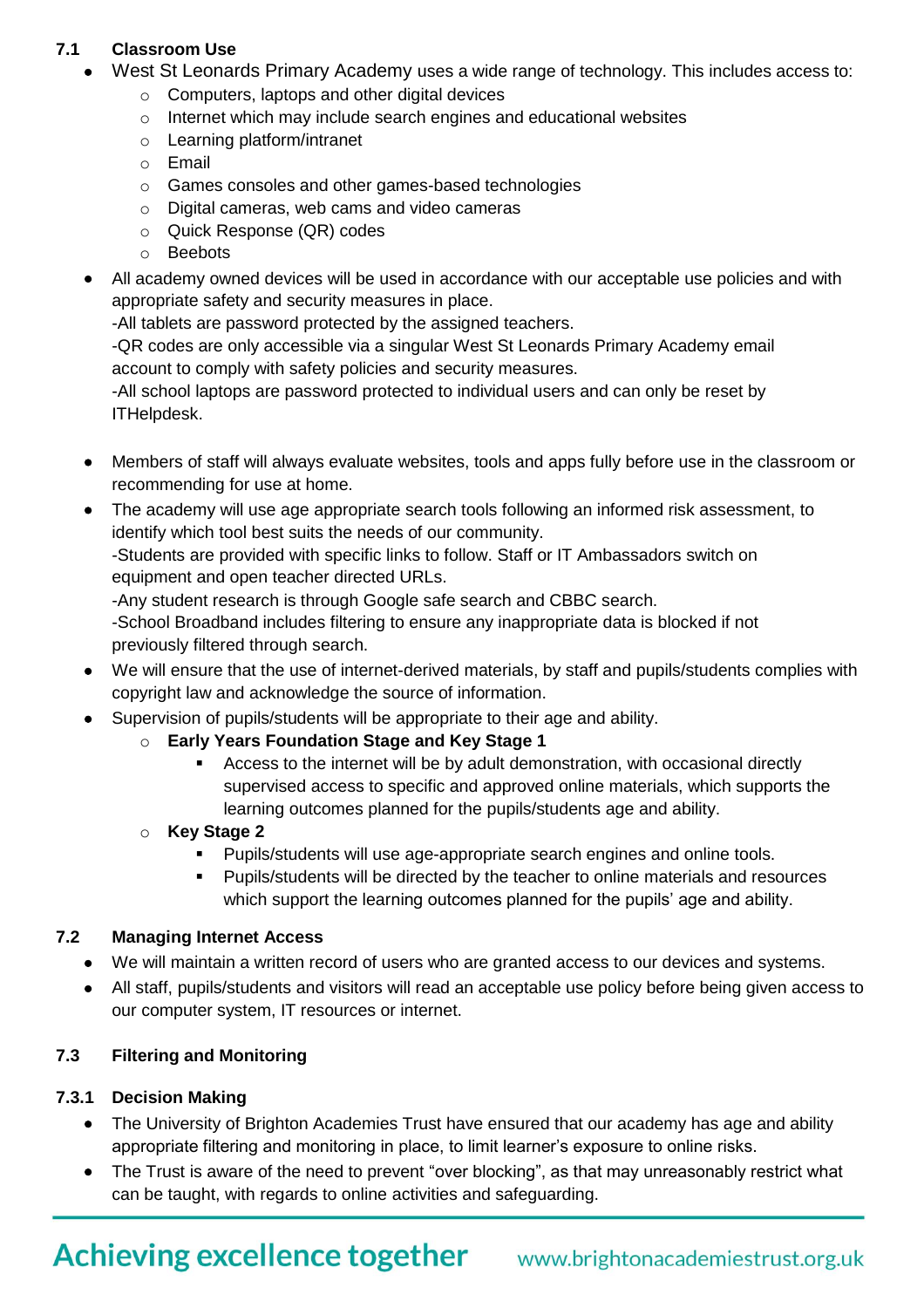- The decision regarding filtering and monitoring has been informed by a risk assessment, considering our specific needs and circumstances.
- Changes to the filtering and monitoring approach will be risk assessed by staff with educational and technical experience and, where appropriate, with consent from the leadership team; all changes to the filtering policy are logged and recorded.
- The Trust ICT Team will ensure that regular checks are made to ensure that the filtering and monitoring methods are effective and appropriate.
- All members of staff are aware that they cannot rely on filtering and monitoring alone to safeguard pupils/students; effective classroom management and regular education about safe and responsible use is essential.

### **7.3.2 Filtering**

- Education broadband connectivity is provided through Schools Broadband.
- We use Netsweeper which blocks sites which can be categorised as: pornography, racial hatred, extremism, gaming and sites of an illegal nature.
- The filtering system blocks all sites on the **Internet Watch Foundation** (IWF) list.
- The Trust ICT Team works with Netsweeper to ensure that our filtering policy is continually reviewed.
- If pupils/students discover unsuitable sites, they will be required to:
	- Switch off monitor/screen and report the concern immediate to a member of staff
		- o The member of staff will report the concern (including the URL of the site if possible) to the DSL (or deputies) and/or technical staff.
		- o The breach will be recorded and escalated as appropriate.
		- o Parents/carers will be informed of filtering breaches involving their child.
- Any material believed to be illegal will be reported immediately to the appropriate agencies, such as the IWF, Sussex Police or CEOP.

# **7.3.3 Monitoring**

- We will appropriately monitor internet use on all academy owned or provided internet enabled devices. This is achieved by:
	- o URLs previously checked by staff.
	- o o Physical monitoring (supervision)
	- o Centralised monitoring and alert systems administered by the Trust ICT Team*.*
- If a concern is identified via monitoring we will respond in line with the academy Child Protection and Safeguarding policy
- All users will be informed that use of our systems can be monitored and that all monitoring will be in line with data protection, human rights and privacy legislation.

# **7.4 Managing Personal Data Online**

- Personal data will be recorded, processed, transferred and made available online in accordance with General Data Protection Regulations and Data Protection legislation.
	- $\circ$  Full information can be found in our Data Protection policy on the [Trust website](https://www.brightonacademiestrust.org.uk/key-policies/data-protection-information)

# **7.5 Security and Management of Information Systems**

- We take appropriate steps to ensure the security of our information systems, including:
	- o Virus protection being updated regularly.
	- o Encryption for personal data sent over the Internet or taken off site (such as via portable media storage) or access via appropriate secure remote access systems.
	- $\circ$  Not using portable media without specific permission; portable media will be checked by an anti-virus /malware scan before use.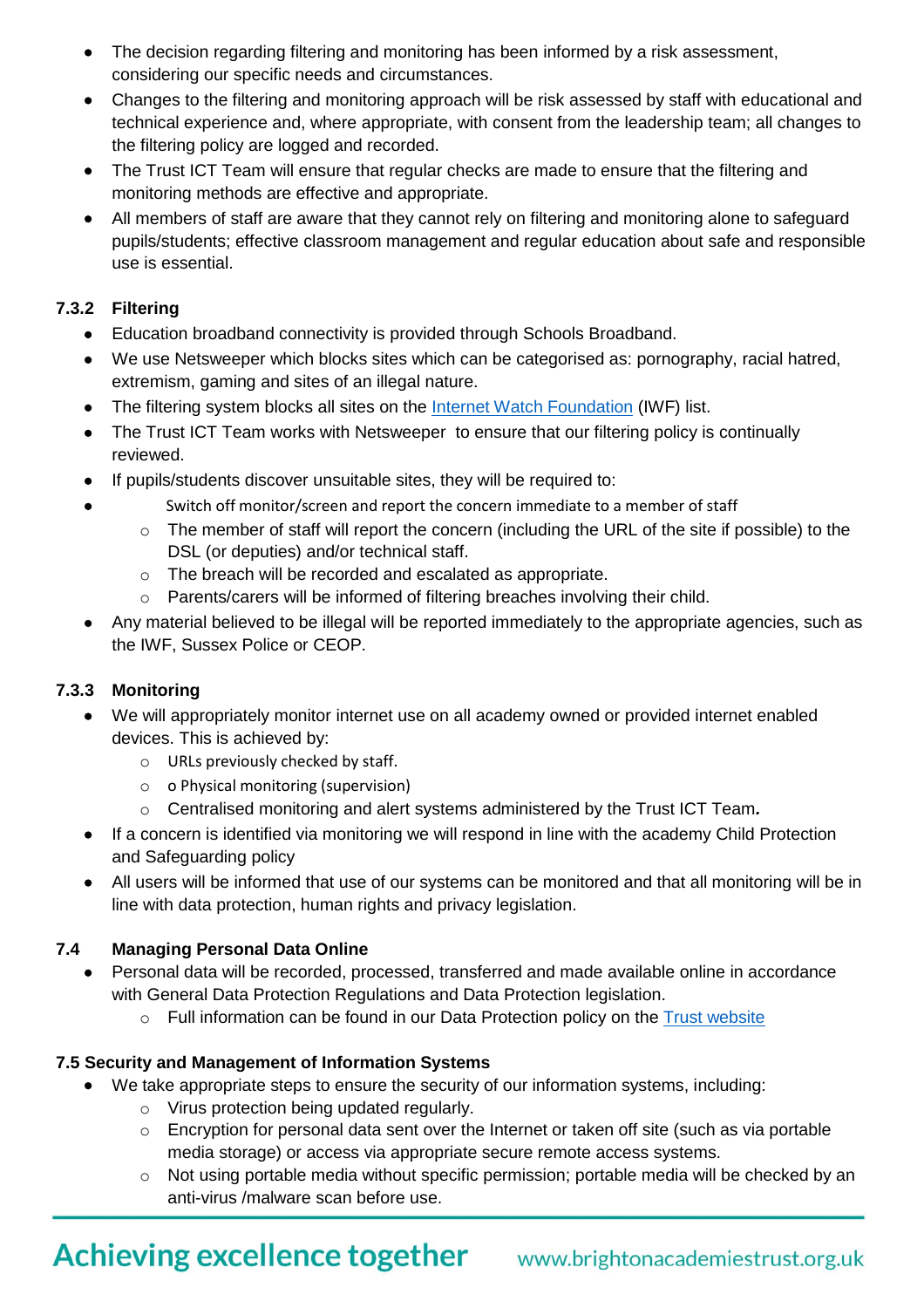- o Privacy settings set to private when utilising QR codes.
- o Not downloading unapproved software to work devices or opening unfamiliar email attachments.
- o Regularly checking files held on our network,
- o The appropriate use of user logins and passwords to access our network.
	- Specific user logins and passwords will be enforced for all<sup>1</sup>
- o All users are expected to log off or lock their screens/devices if systems are unattended.
- $\circ$  Further information about technical environment safety and security can be found in Acceptable Use policies.

# **7.5.1 Password policy**

- All members of staff will have their own unique username and private passwords to access our systems; members of staff are responsible for keeping their password private.
- From year *5*, all pupils/students are provided with their own unique username and private passwords to access our systems; pupils/students are responsible for keeping their password private.
- We require all users to:
	- $\circ$  Use strong passwords for access into our system these are a minimum of 10 characters and in line with Microsoft security recommendations
	- o Always keep their password private; users must not share it with others or leave it where others can find it.
	- o Not to login as another user at any time.

# **7.6 Managing the Safety of our Website**

- We will ensure that information posted on our website meets the requirements as identified by the Department for Education (DfE).
- We will ensure that our website complies with guidelines for publications including accessibility, data protection, respect for intellectual property rights, privacy policies and copyright.
- Staff or learner's personal information will not be published on our website; the contact details on the website will be our academy address, email and telephone number.
- The administrator account for our website will be secured with an appropriately strong password.
- We will post appropriate information about safeguarding, including online safety, on our website for members of the community.

# **7.7 Publishing Images and Videos Online**

 We will ensure that all images and videos shared online are used in accordance with the associated policies, including (but not limited to) the: Photography and image sharing policy, Data Protection policy, Acceptable Use policies, Staff Code of Conduct, Academy Behaviour and Anti-Bullying policies and Social Media policy.

# **7.8 Managing Email**

- Access to our email systems will always take place in accordance with data protection legislation and in line with other policies, including Acceptable Use policies and the Code of Conduct and academy behaviour policy.
	- o The forwarding of any chain messages/emails is not permitted.
	- o Spam or junk mail will be blocked and reported to the email provider.
	- o Any electronic communication which contains sensitive or personal information will only be sent using secure and encrypted email.

l  $^{\rm 1}$  this should be in place for all except Early Years and Foundation Stage children and some pupils/students with SEND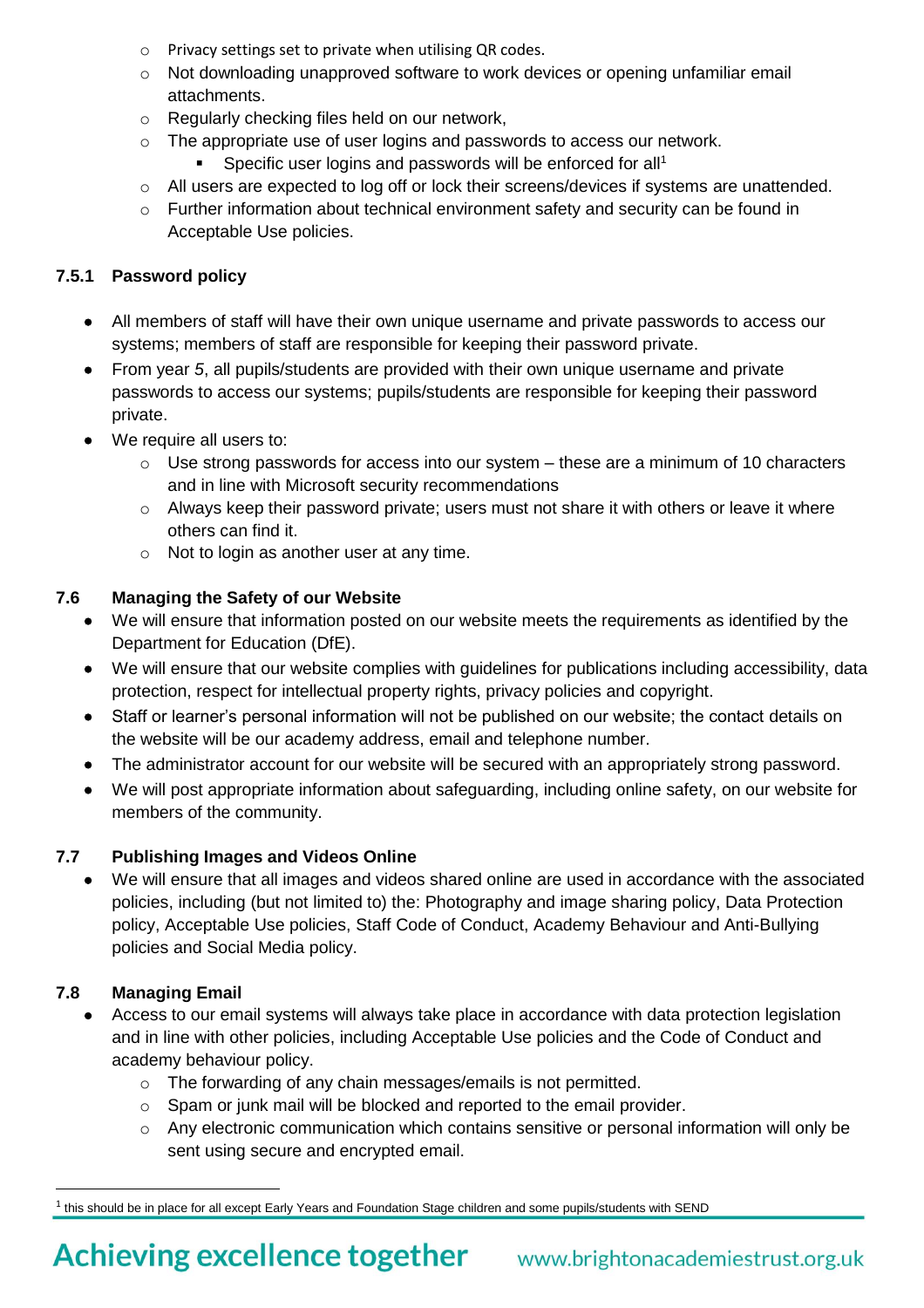- Members of the community will immediately inform ((Dominic O'Regan, Principal) if they receive offensive communication, and this will be recorded in our safeguarding files/records.
- Excessive social email use can interfere with teaching and learning and will be restricted; access to external personal email accounts may be blocked on site.
- We will have a dedicated email for reporting wellbeing and pastoral issues. This inbox will be managed by designated and trained staff.

#### **7.8.1 Staff email**

- The use of personal email addresses by staff for any official academy business is not permitted.
	- $\circ$  All members of staff are provided with an email address to use for all official communication.
- Members of staff are encouraged to have an appropriate work life balance when responding to email, especially if communication is taking place between staff, pupils/students and parents.

#### **7.8.2 Pupil/student email**

- Pupils/students will use provided email accounts for educational purposes.
- Pupils/students will read an acceptable use policy and will receive education regarding safe and appropriate email etiquette before access is permitted.
- Whole-class or group email addresses may be used for communication outside of the academy.

#### **7.9 Live Stream Lessons for Remote Learning**

- Live stream is a somewhat broad term and, in some cases, can refer to a platform where the teacher and the children are all linked into a video call/conference and see one another. In other cases, it may refer to a live broadcast, where only the teacher, or whoever is providing the content, is visible and the children are viewing the content, without being seen themselves. In the latter example, although not linked into the broadcast with their images, the children may be able to interact through a live chat function and it is this type of platform that will be used in the academy.
- When planning the use of live stream platforms within remote learning our academy will:
	- o Consider whether the technology is available to children/families and make alternative arrangements for provision where necessary.
	- o Ensure that staff are trained to use the technology.
	- $\circ$  Ensure that children's behaviour/interactions are managed in line with the expectations of the school behaviour policy.
	- o Risk assess the platform being used and consider whether there are functions, such as live chat, pupil's use of video camera, or the recording of the session, which need to be disabled or which require further measures to support their appropriate use.

Protocols for the use of live streaming are included in the Trust Acceptable Use policies for students/pupils and staff.

#### **7.10 Live Stream from other providers**

- When directing learners to any content from other providers, its suitability and appropriateness will be checked.
- Where that content may be live streamed, the safeguarding aspect of how that content is being delivered will be considered e.g. how children are able to interact, how is content and interactions being monitored/moderated etc?
- For one off live stream events, the content will be monitored by a member of staff along with the interactions/behaviour of the learners taking part.
- When/if multiple sessions are being run at various times during the school day, school leaders will check that they are satisfied with the safeguarding policy of the provider(s) and, then, monitor some sessions to check they are in accordance with the policy.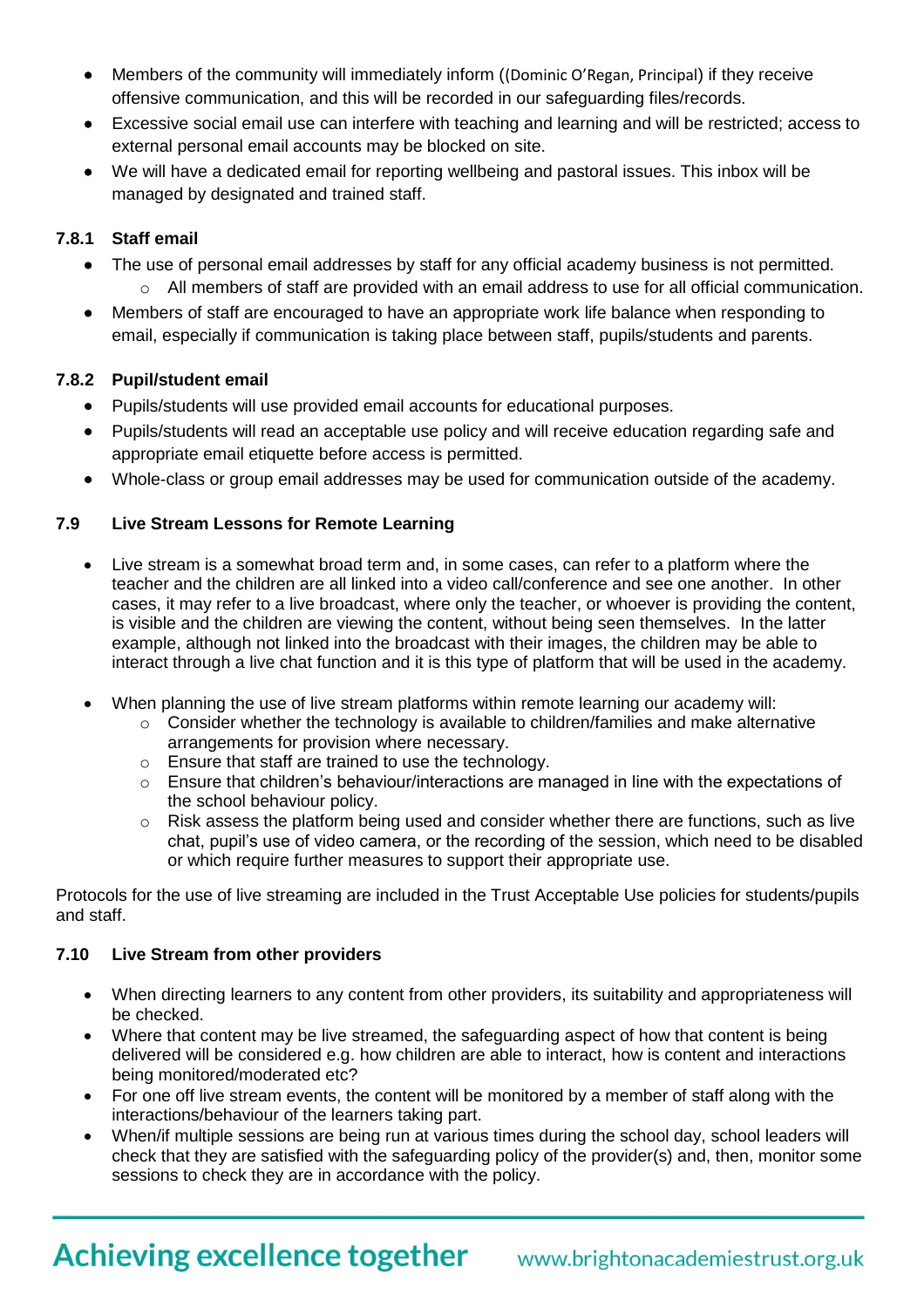#### **7.11 Using video calls for 1:1 sessions with children**

- The academy may consider using 1:1 video call sessions to support interventions with children such as mental health support or counselling.
- These sessions will only be provided where they have been risk assessed and approved by SLT and parental consent given.
- Where the communication with an individual child does not require the confidentiality of a counselling session, there will be two adults involved; this will provide a safeguard for the adults and the children.
- These two adults will either be physically in the same room, with the second member of staff being referenced to the child so that they are aware, or, where staff are working remotely, they will both be within the virtual room of the meeting.
- In either case both adults will be present before the child is admitted to the online session.

# **7.12 Management of Learning Platforms**

- West St Leonards Primary Academy uses *Office365* as its official learning platform.
- Leaders and staff will regularly monitor the usage of the Learning Platform (LP), including message/communication tools and publishing facilities.
- Only current members of staff, pupils/students and parents will have access to the LP.
- When staff and/or pupils/students leave the academy, their account will be disabled or transferred to their new establishment.
- Pupils/students and staff will be advised about acceptable conduct and use when using the LP.
- All users will be mindful of copyright and will only upload appropriate content onto the LP.
- Any concerns about content on the LP will be recorded and dealt with in the following ways:
	- $\circ$  The user will be asked to remove any material deemed to be inappropriate or offensive.
	- $\circ$  If the user does not comply, the material will be removed by the site administrator.
	- o Access to the LP for the user may be suspended.
	- o The user will need to discuss the issues with a member of leadership before reinstatement.
	- o A learner's parents/carers may be informed.
	- o If the content is illegal, we will respond in line with existing child protection procedures.
- Pupils/students may require editorial approval from a member of staff. This may be given to the learner to fulfil a specific aim and may have a limited time frame.
- A visitor may be invited onto the LP by a member of the leadership; in this instance, there may be an agreed focus or a limited time slot.

# **7.13 Management of Applications (apps) used to Record Children's Progress**

- We use *Target Tracker* for mainstream pupils and B Squared for Facility pupils as well as ActiveLearn (BugClub) and TimesTable Rockstars to track pupils/students progress and share appropriate information with parents and carers.
- The Principal is ultimately responsible for the security of any data or images held of children. As such, they will ensure that the use of tracking systems is appropriately risk assessed prior to use, and that they are used in accordance with data protection legislation, including the General Data Protection Regulations (GDPR) and Data Protection legislation.
- To safeguard learner's data:
	- $\circ$  Only learner issued devices will be used for apps that record and store pupils/students' personal details, attainment or photographs.
	- o Personal staff mobile phones or devices will not be used to access or upload content to any apps which record and store pupils/students' personal details, attainment or images.
	- o Devices will be appropriately encrypted if taken off site, to reduce the risk of a data security breach, in the event of loss or theft.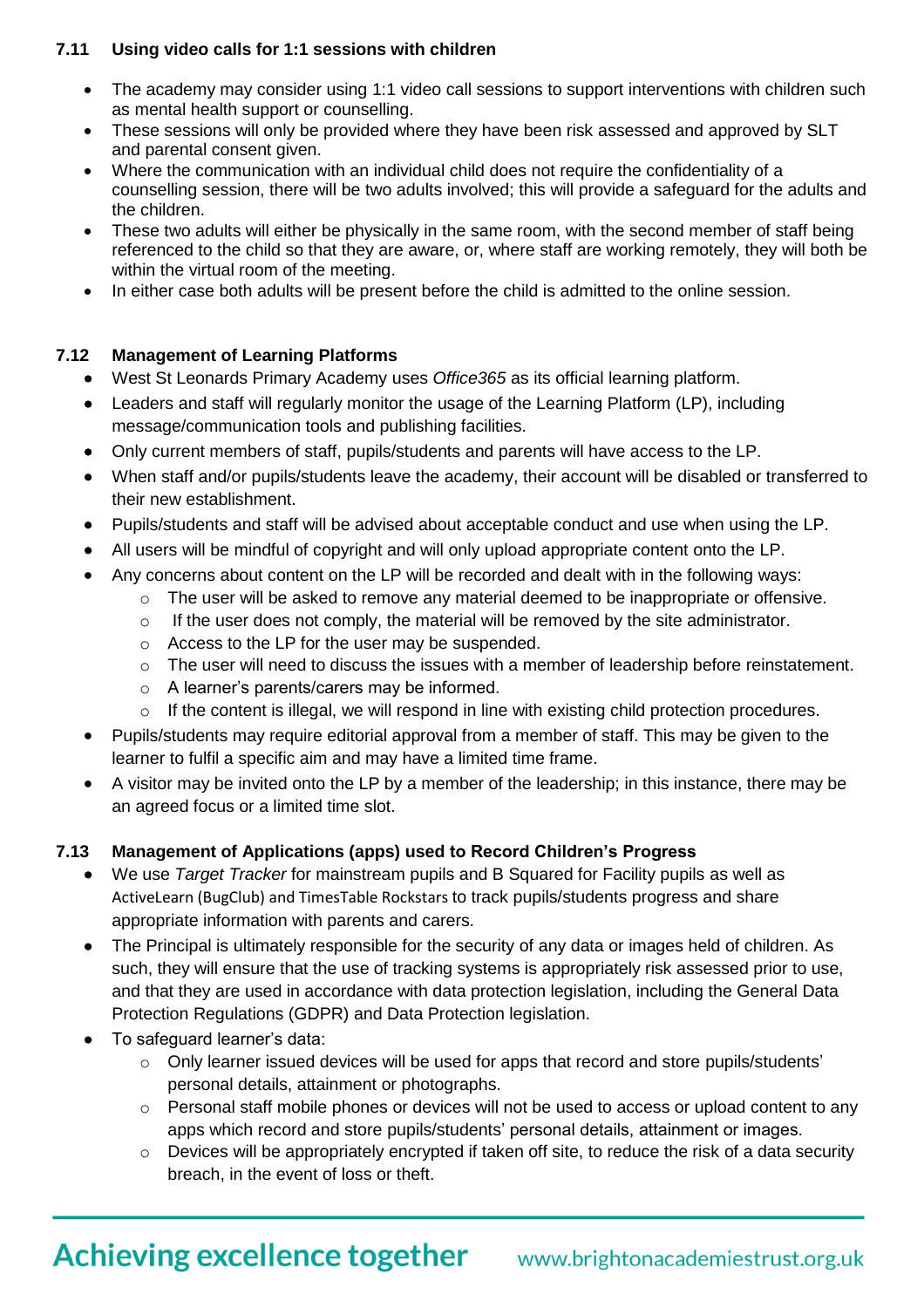- $\circ$  All users will be advised regarding safety measures, such as using strong passwords and logging out of systems.
- $\circ$  Parents and carers will be informed of the expectations regarding safe and appropriate use, prior to being given access; for example, not sharing passwords or images.

### **8. Social Media**

Detailed information regarding the use of Social Media can be found in Acceptable Use policies, Staff Code of Conduct and the Social Media policy

### **9. Use of Personal Devices and Mobile Phones**

 West St Leonards Primary Academy recognises that personal communication through mobile technologies is an accepted part of everyday life for pupils, staff and parents/carers, but technologies need to be used safely and appropriately within the academy.

### **9.1 Expectations**

- All use of personal devices (including but not limited to; tablets, games consoles and 'smart' watches) and mobile phones will take place in accordance with the law and other appropriate policies, such as anti-bullying, behaviour and child protection.
- Electronic devices of any kind that are brought onto site are the responsibility of the user.
	- o All members of West St Leonards Primary Academy community are advised to take steps to protect their mobile phones or devices from loss, theft or damage; we accept no responsibility for the loss, theft or damage of such items on our premises.
	- o All members of West St Leonards Primary Academy community are advised to use passwords/pin numbers to ensure that unauthorised calls or actions cannot be made on their phones or devices; passwords and pin numbers should be kept confidential and mobile phones and personal devices should not be shared.
- Mobile phones and personal devices are not permitted to be used in specific areas, where children are present within the site such as changing rooms, toilets and recreation areas.
- The sending of abusive or inappropriate messages or content via mobile phones or personal devices is forbidden by any member of the community; any breaches will be dealt with as part of our behaviour policy.
- All members of West St Leonards Primary Academy community are advised to ensure that their mobile phones and personal devices do not contain any content which may be offensive, derogatory or would otherwise contravene our behaviour or child protection policies.
- Further information on the use of personal devices is available in Acceptable Use policies, the Academy behaviour policy and the Staff Code of Conduct.

# **9.5 Officially provided mobile phones and devices**

- Members of staff will be issued with a work phone number and email address, where contact with pupils/students or parents/ carers is required.
- Academy mobile phones and devices will be suitably protected via a passcode/password/pin and must only be accessed or used by members of staff.
- Academy mobile phones and devices will always be used in accordance with the acceptable use policy and other relevant policies.

# **10. Responding to Online Safety Incidents and Concerns**

 All members of the community will be made aware of the reporting procedure for online safety concerns, including, but not limited to, breaches of filtering, youth produced sexual imagery (sharing of nudes or semi-nudes/sexting), cyberbullying and illegal content. Detailed information can be found in the Academy Child Protection and safeguarding policy and procedure.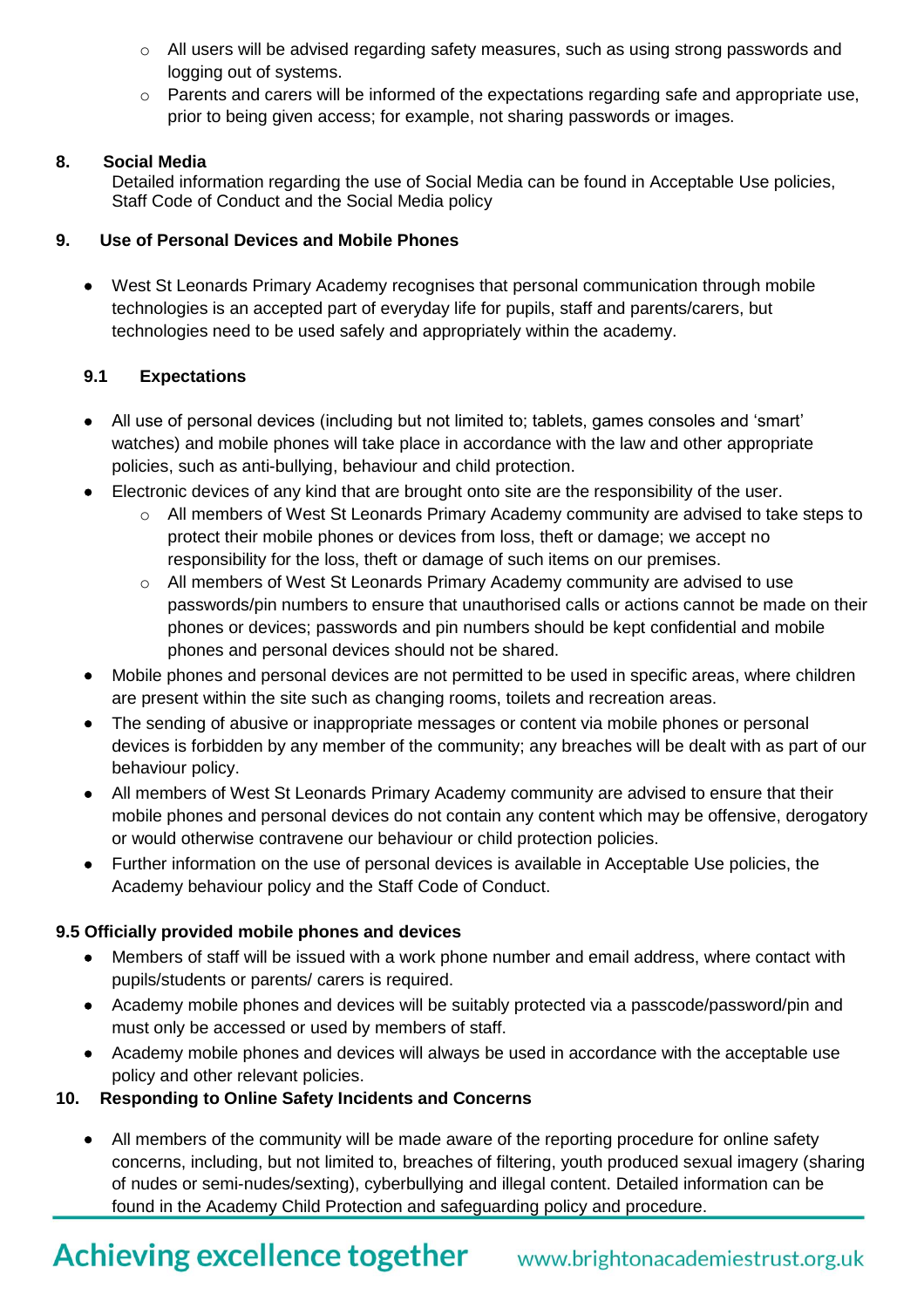# **11. Procedures for Responding to Specific Online Incidents or Concerns**

# **11.1 Online Sexual Violence and Sexual Harassment between Children**

- Our academy has accessed and understood sexual violence and sexual harassment between children in schools and colleges (2021) guidance and part 5 of Keeping Children Safe in Education September 2021.
- West St Leonards Primary Academy recognises that sexual violence and sexual harassment between children can take place online and our staff will maintain an attitude of 'it could happen here'. Examples may include; non-consensual sharing of nudes and semi-nudes images and videos, sharing of unwanted explicit content, upskirting, sexualised online bullying, online coercion and threats, unwanted sexual comments and messages on social media, and online sexual exploitation.
	- $\circ$  Full details of how we will respond to concerns relating to sexual violence and sexual harassment between children can be found within our child protection and anti-bullying policy.
- West St Leonards Primary Academy recognises that internet brings the potential for the impact of any sexual violence and sexual harassment concerns to extend further than the local community, and for a victim or alleged perpetrator to become marginalised and excluded by online communities.
- West St Leonards Primary Academy also recognises the potential for repeat victimisation in the future if abusive content continues to exist somewhere online.
- West St Leonards Primary Academy will ensure that all members of the community are made aware of the potential social, psychological and criminal consequences of online sexual violence and sexual harassment between children by implementing a range of age and ability appropriate educational methods as part of our PSHE and RSE curriculum.
- We will ensure that all members of the community are aware of sources of support regarding online sexual violence and sexual harassment between children.
- We will respond to concerns regarding online sexual violence and sexual harassment between children, regardless of whether the incident took place on our premises or using our equipment.
- If made aware of online sexual violence and sexual harassment, we will:
	- o Immediately notify the DSL (or deputy) and act in accordance with our child protection and anti-bullying policies.
	- o If content is contained on learners electronic devices, they will be managed in accordance with the DfE ['searching screening and confiscation'](https://www.gov.uk/government/publications/searching-screening-and-confiscation) advice.
	- o Provide the necessary safeguards and support for all learners involved, such as offering specific advice on blocking, reporting and removing online content, as well as providing appropriate counselling/pastoral support.
	- o Implement appropriate sanctions in accordance with our behaviour policy.
	- o Inform parents and carers, if appropriate, about the incident and how it is being managed.
	- $\circ$  If appropriate, make a referral to partner agencies, such as Children's Social Care and/or the Police.
	- $\circ$  If the concern involves children and young people at a different educational academy, work in partnership with other DSLs to ensure appropriate safeguarding action is taken in the wider local community.
		- If a criminal offence has been committed, the DSL (or deputy) will discuss this with Sussex Police first to ensure that investigations are not compromised.
	- o Review the handling of any incidents to ensure that best practice was implemented, and policies/procedures are appropriate.

# **11.2 Youth Produced Sexual Imagery ('Sharing nudes and semi nudes')**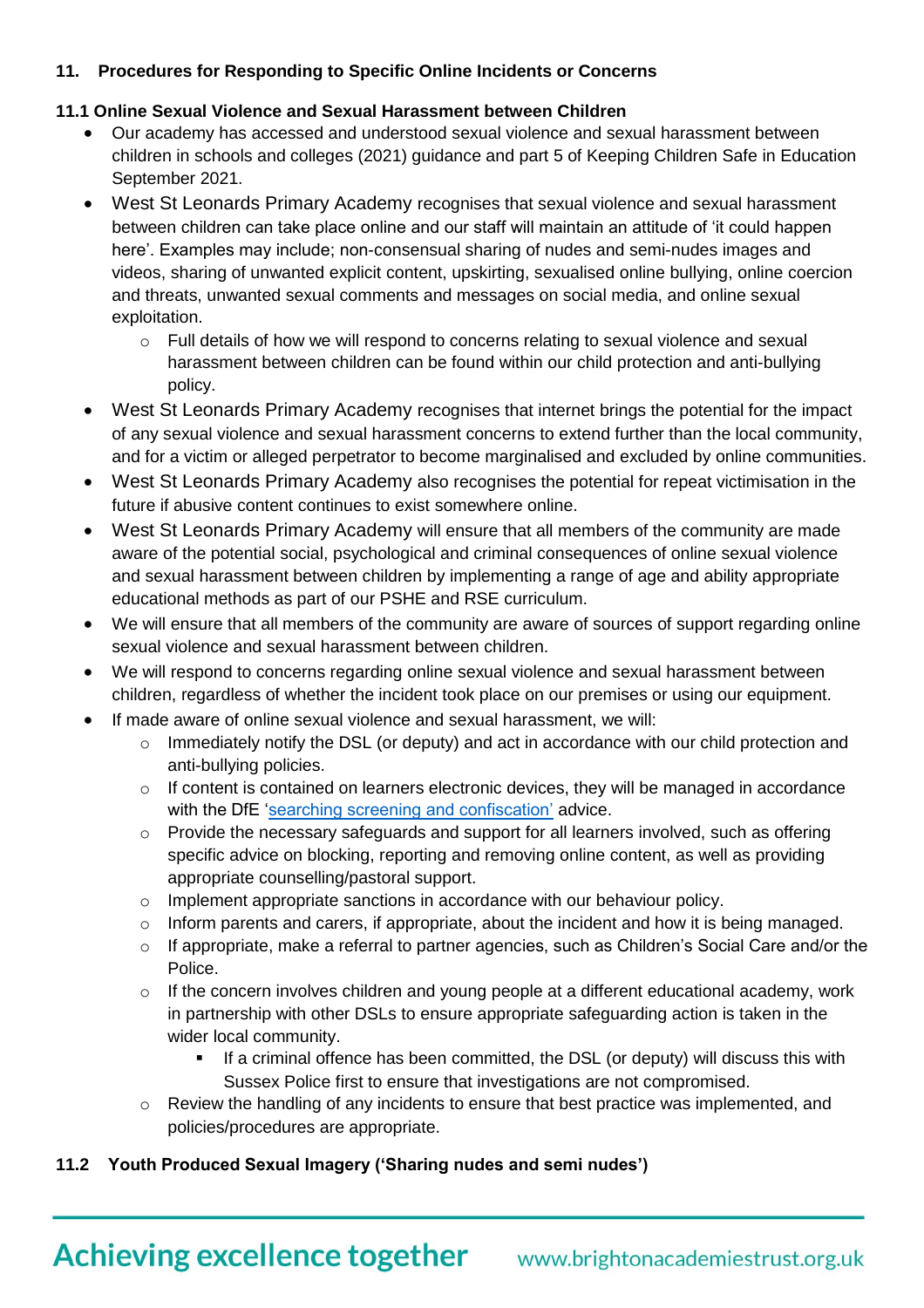- West St Leonards Primary Academy recognises youth produced sexual imagery (known as "sharing nudes and semi nudes") as a safeguarding issue; all concerns will be reported to and dealt with by the DSL (or deputy).
- We will follow the advice as set out in the non-statutory UK Council for Internet Safety (UKCIS), Sharing nudes and [semi-nudes:](https://www.gov.uk/government/publications/sharing-nudes-and-semi-nudes-advice-for-education-settings-working-with-children-and-young-people) advice for education settings working with children and young [people,](https://www.gov.uk/government/publications/sharing-nudes-and-semi-nudes-advice-for-education-settings-working-with-children-and-young-people).
- West St Leonards Primary Academy will ensure that all members of the community are made aware of the potential social, psychological and criminal consequences of sharing nudes and semi nudes (or sexting) by implementing preventative approaches, via a range of age and ability appropriate educational methods.

We will ensure that all members of the community are aware of sources of support regarding youth produced sexual imagery.

- We will respond to concerns regarding youth produced sexual imagery, regardless of whether the incident took place on/off site or using academy provided or personal equipment.
- We will not:
	- $\circ$  View any images suspected of being youth produced sexual imagery, unless there is a clear need or reason to do so in order to safeguard the child or young person. If it is necessary to view the image(s) in order to safeguard the child or young person, the image will only be viewed by the DSL (or deputy DSL) and their justification for viewing the image will be clearly documented.– **in most cases, images or videos should not be viewed**
	- $\circ$  Send, share, save or make copies of content suspected to be an indecent image of a child (i.e. youth produced sexual imagery) and will not allow or request learners to do so.
- If made aware of an incident involving the creation or distribution of youth produced sexual imagery, we will:
	- o Act in accordance with our child protection policies and the relevant East Sussex Safeguarding Child Partnership's procedures.
	- o Ensure the DSL (or deputy) responds in line with the UK Council for Internet Safety (UKCIS), Sharing nudes and [semi-nudes:](https://www.gov.uk/government/publications/sharing-nudes-and-semi-nudes-advice-for-education-settings-working-with-children-and-young-people) advice for education settings working with children and young [people,](https://www.gov.uk/government/publications/sharing-nudes-and-semi-nudes-advice-for-education-settings-working-with-children-and-young-people) guidance.
	- o Store the device securely.
		- **If an indecent image has been taken or shared on our network or devices, we will** act to block access to all users and isolate the image.
	- o Carry out a risk assessment which considers any vulnerability of learners involved; including carrying out relevant checks with other agencies.
	- $\circ$  Inform parents and carers, if appropriate, about the incident and how it is being managed.
	- $\circ$  Make a referral to Children's Social Care and/or the Police, as appropriate.
	- o Provide the necessary safeguards and support for learners, such as offering counselling or pastoral support.
	- o Implement appropriate sanctions in accordance with our behaviour policy but taking care not to further traumatise victims where possible.
	- $\circ$  Consider the deletion of images in accordance with the UK Council for Internet Safety (UKCIS), Sharing nudes and [semi-nudes:](https://www.gov.uk/government/publications/sharing-nudes-and-semi-nudes-advice-for-education-settings-working-with-children-and-young-people) advice for education settings working with children and young [people](https://www.gov.uk/government/publications/sharing-nudes-and-semi-nudes-advice-for-education-settings-working-with-children-and-young-people) guidance.
		- Images will only be deleted once the DSL has confirmed that other agencies do not need to be involved; and are sure that to do so would not place a child at risk or compromise an investigation.
	- $\circ$  Review the handling of any incidents to ensure that best practice was implemented; the leadership team will also review and update any management procedures, where necessary.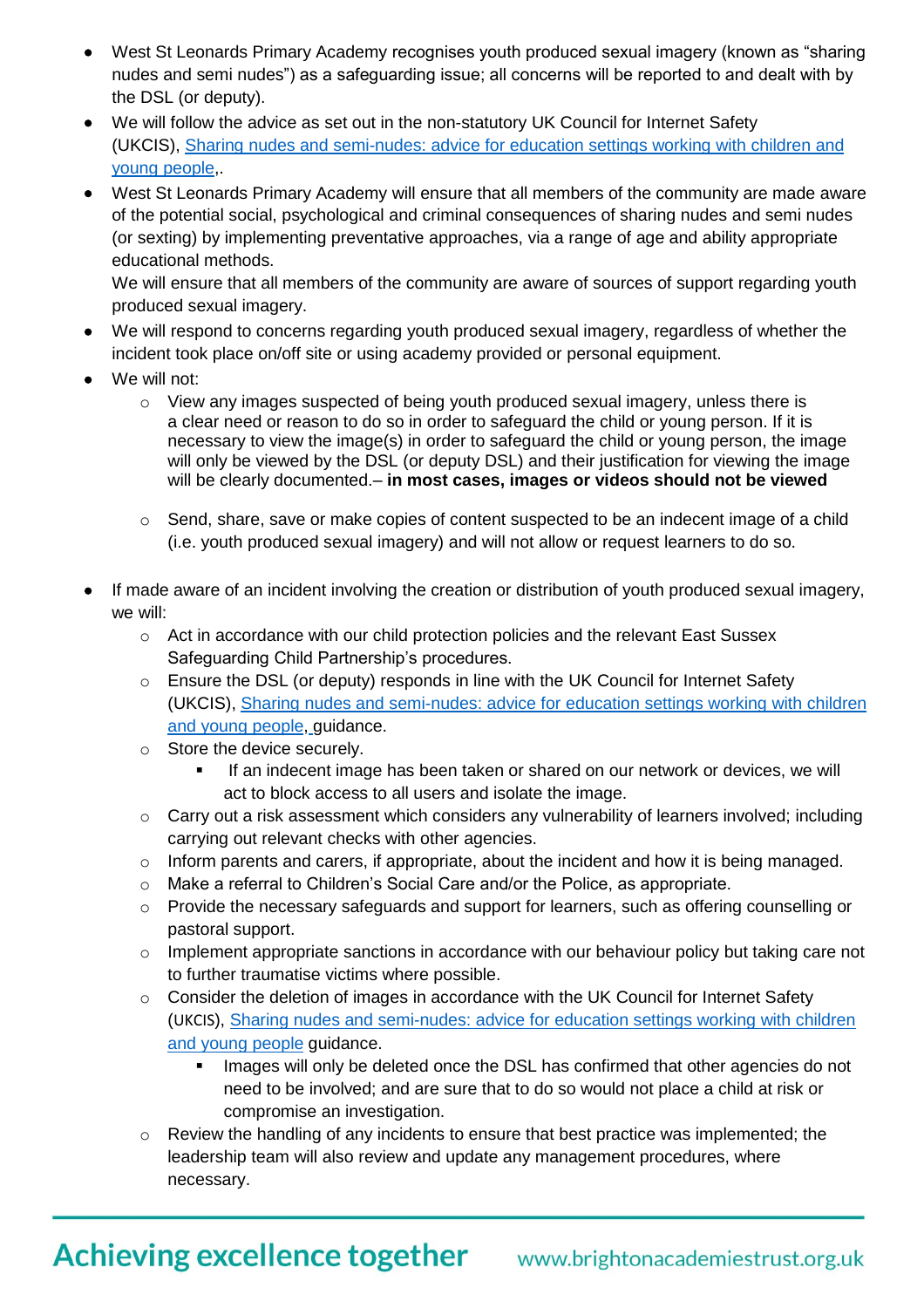### **11.3 Online Child Sexual Abuse and Exploitation (including child criminal exploitation and County Lines)**

- West St Leonards Primary Academy will ensure that all members of the community are aware of online child sexual abuse including exploitation and grooming, the consequences, possible approaches which may be employed by offenders to target children and how to respond to concerns.
- West St Leonards Primary Academy recognises online child sexual abuse and exploitation (including criminal exploitation) as a safeguarding issue and, as such, all concerns will be reported to and dealt with by the DSL (or deputy).
- We will implement preventative approaches for online child sexual abuse and exploitation (including criminal exploitation) via a range of age and ability appropriate education for learners, staff and parents/carers.
- We will ensure that all members of the community are aware of the support available regarding online child sexual abuse and exploitation (including criminal exploitation), both locally and nationally.
- We will ensure that the 'Click CEOP' report button is visible and available to learners and other members of our community.
- If made aware of incident involving online child sexual abuse and exploitation (including criminal exploitation), we will:
	- $\circ$  Act in accordance with our child protection policies and the relevant East Sussex Safeguarding Child Partnership's procedures.
	- o If appropriate, store any devices involved securely.
	- o Make a referral to Children's Social Care (if required/ appropriate) and immediately inform the police via 101 (or 999 if a child is at immediate risk)
	- o Carry out a risk assessment which considers any vulnerabilities of pupil(s) involved (including carrying out relevant checks with other agencies).
	- o Inform parents/carers about the incident and how it is being managed.
	- o Provide the necessary safeguards and support for learners, such as, offering counselling or pastoral support.
	- $\circ$  Review the handling of any incidents to ensure that best practice is implemented; leadership team will review and update any management procedures, where necessary.
- We will respond to concerns regarding online child sexual abuse and exploitation (including criminal exploitation), regardless of whether the incident took place on our premises or using academy provided or personal equipment.
	- o Where possible, learners will be involved in decision making and if appropriate, will be empowered to report concerns such as via the Click CEOP report: [www.ceop.police.uk/safety-centre/](http://www.ceop.police.uk/safety-centre/)
- If we are unclear whether a criminal offence has been committed, the DSL (or deputy) will obtain advice immediately through the Standards and Learning Effectiveness Service and/or Police.
- If learners at other academies are believed to have been targeted, the DSL (or deputy) will contact the Police.

# **11.4 Indecent Images of Children (IIOC)**

- West St Leonards Primary Academy will ensure that all members of the community are made aware of the possible consequences of accessing Indecent Images of Children (IIOC).
- We will respond to concerns regarding IIOC on our equipment and/or personal equipment, even if access took place off site.
- We will seek to prevent accidental access to IIOC by using an internet Service provider (ISP) which subscribes to the Internet Watch Foundation block list and by implementing appropriate filtering, firewalls and anti-spam software.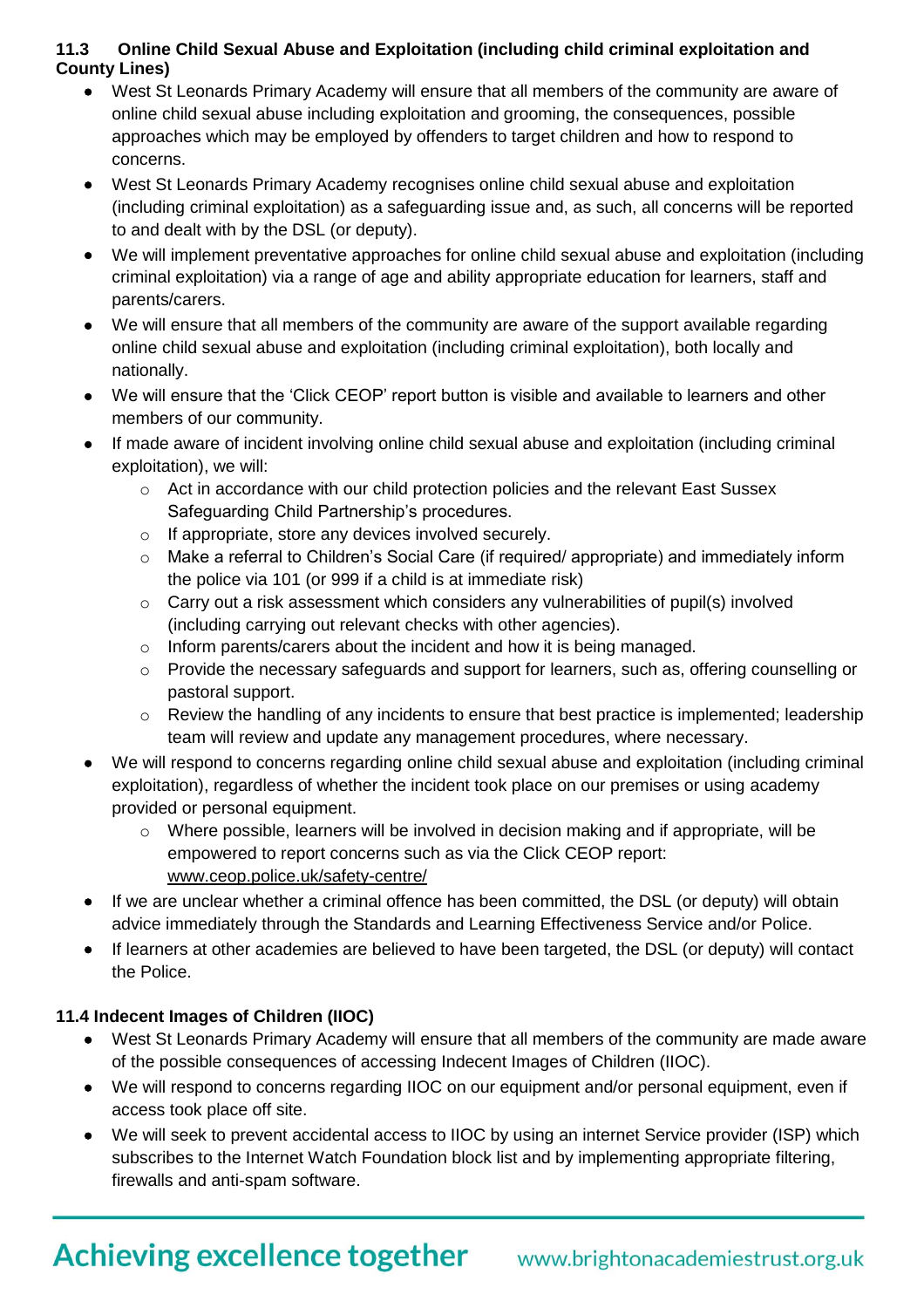- If we are unclear if a criminal offence has been committed, the DSL (or deputy) will obtain advice immediately through the Police and/or the Standards and Learning Effectiveness Service.
- If made aware of IIOC, we will:
	- $\circ$  Act in accordance with our child protection policy and the relevant East Sussex Safeguarding Child Partnership's procedures.
	- o Store any devices involved securely.
	- $\circ$  Immediately inform appropriate organisations, such as the Internet Watch Foundation (IWF), Sussex police or the LADO.
- If made aware that a member of staff or a learner has been inadvertently exposed to indecent images of children, we will:
	- o Ensure that the DSL (or deputy DSL) is informed.
	- $\circ$  Ensure that the URLs (webpage addresses) which contain the suspect images are reported to the Internet Watch Foundation via [www.iwf.org.uk](https://www.iwf.org.uk/) .
	- $\circ$  Ensure that any copies that exist of the image, for example in emails, are deleted.
	- o Report concerns, as appropriate to parents and carers.
- If made aware that indecent images of children have been found on the academy provided devices, we will:
	- o Ensure that the DSL (or deputy DSL) is informed.
	- o Ensure that the URLs (webpage addresses) which contain the suspect images are reported to the Internet Watch Foundation via [www.iwf.org.uk](https://www.iwf.org.uk/) .
	- o Ensure that any copies that exist of the image, for example in emails, are deleted.
	- $\circ$  Inform the police via 101 (999 if there is an immediate risk of harm) and children's social services (as appropriate).
	- o Only store copies of images (securely, where no one else has access to them and delete all other copies) at the request of the police only.
	- o Report concerns, as appropriate to parents and carers.
- If made aware that a member of staff is in possession of indecent images of children on academy provided devices, we will:
	- o Ensure that the Principal is informed in line with our managing allegations against staff policy.
	- o Inform the Local Authority Designated Officer (LADO) and other relevant organisations in accordance with our managing allegations against staff policy.
	- o Quarantine any devices until police advice has been sought.

# **11.5 Cyberbullying**

- All staff at West St Leonards Primary Academy understand that children are capable of abusing their peers online. Cyberbullying, along with all other forms of bullying, will not be tolerated here.
- Full details of how we will respond to cyberbullying are set out in our [anti-bullying policy.](https://resources.finalsite.net/images/v1623057714/brightonacademiestrustorguk/i8mzvjjhfoe7ppuh8spp/AcademypreventingbullyingpolicyJune2021.pdf)

# **11.6 Cybercrime**

- West St Leonards Primary Academy will ensure that all members of the community are aware that children with particular skill and interest in computing and technology may inadvertently or deliberately stray into cyber-dependent crime.
- If there are concerns about a child in this area, the designated safeguarding lead (or a deputy), will consider referring into the Cyber Choices programme.
- We will seek advice from Cyber Choices, 'NPCC- When to call the Police' and National Cyber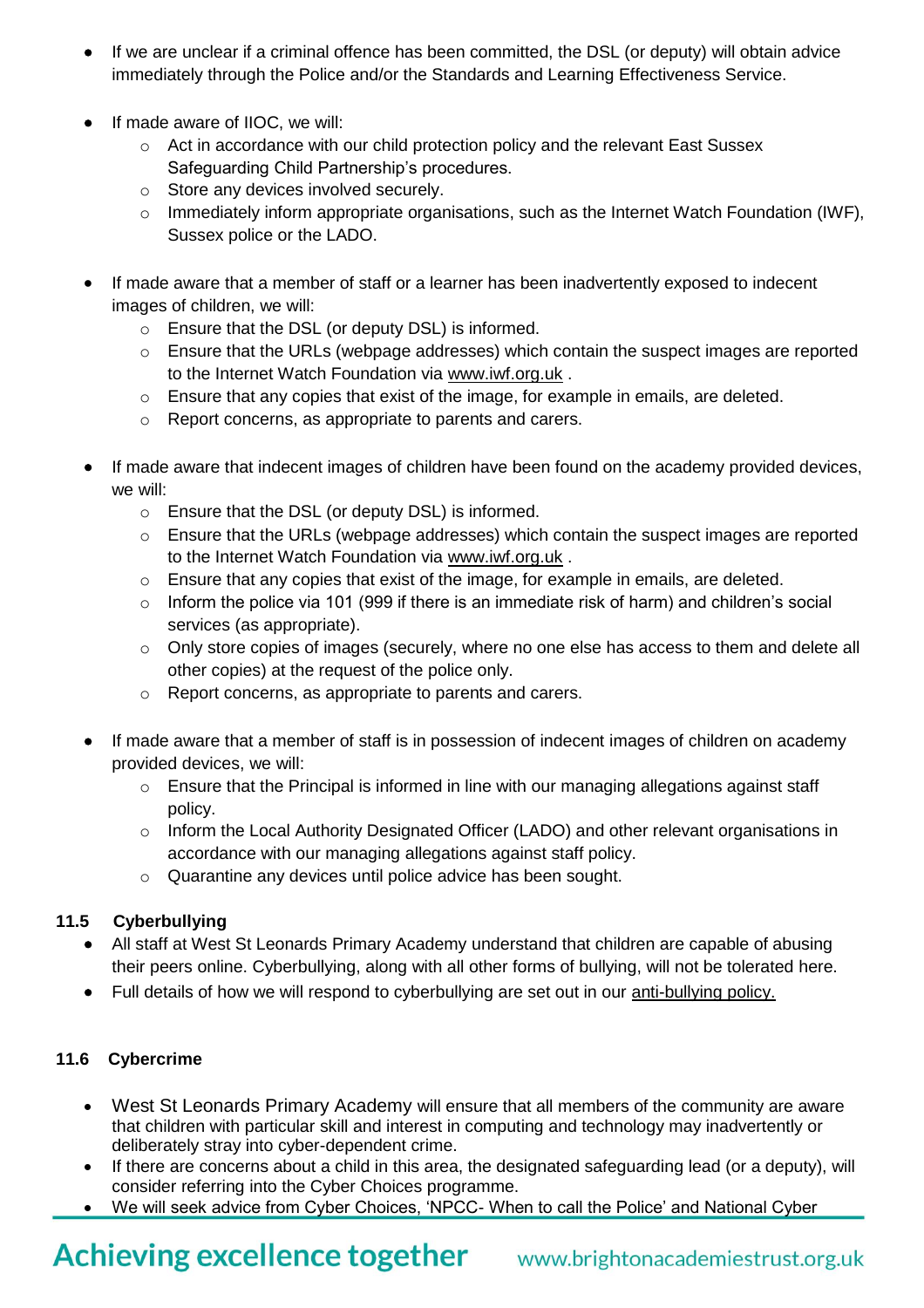Security Centre.

### **11.7 Online Hate**

- Online hate content, directed towards or posted by, specific members of the community will not be tolerated at West St Leonards Primary Academy and will be responded to in line with existing policies, including anti-bullying and behaviour.
- All members of the community will be advised to report online hate in accordance with relevant policies and procedures.
- The Police will be contacted if a criminal offence is suspected.
- If we are unclear on how to respond, or whether a criminal offence has been committed, the DSL (or deputy DSL) will obtain advice through the Standards and Learning Effectiveness Service and/or Sussex Police.

### **11.8 Online Radicalisation and Extremism**

- West St Leonards Primary Academy will ensure that all members of the community are made aware of the role of the internet as a tool for radicalisation
- We will take all reasonable precautions to ensure that learners and staff are safe from terrorist and extremist material when accessing the internet on site.
- If we are concerned that a child or parent/carer may be at risk of radicalisation online, the DSL (or deputy DSL) will be informed immediately, and action will be taken in line with our child protection policy.
- If we are concerned that member of staff may be at risk of radicalisation online, the Principal will be informed immediately, and action will be taken in line with the child protection and allegations policies.

### **12. Useful Links**

#### **Pan-Sussex Safeguarding Children Partnership**

www[.sussexchildprotection.procedures.org.uk/](https://sussexchildprotection.procedures.org.uk/)

# **Sussex Police:**

#### [www.sussex.police.uk](http://www.sussex.police.uk/)

For non-urgent Police contact 101 or 01273 470101 If you think the child is in immediate danger, you should call the police on 999.

#### **National Links and Resources for Educational academys**

- CEOP:
	- o [www.thinkuknow.co.uk](http://www.thinkuknow.co.uk/)
	- [www.ceop.police.uk](http://www.ceop.police.uk/)
- Childnet: [www.childnet.com](http://www.childnet.com/)
- Internet Matters: [www.internetmatters.org](http://www.internetmatters.org/)
- Internet Watch Foundation (IWF): [www.iwf.org.uk](http://www.iwf.org.uk/)
- Lucy Faithfull Foundation: [www.lucyfaithfull.org](http://www.lucyfaithfull.org/)
- NSPCC: [www.nspcc.org.uk/onlinesafety](http://www.nspcc.org.uk/onlinesafety)
	- o ChildLine: [www.childline.org.uk](http://www.childline.org.uk/)
	- o Net Aware: [www.net-aware.org.uk](http://www.net-aware.org.uk/)
- The Marie Collins Foundation: [www.mariecollinsfoundation.org.uk](http://www.mariecollinsfoundation.org.uk/)
- UK Safer Internet Centre: [www.saferinternet.org.uk](http://www.saferinternet.org.uk/) Professional Online Safety Helpline: [www.saferinternet.org.uk/about/helpline](http://www.saferinternet.org.uk/about/helpline)
- 360 Safe Self-Review tool for schools: [www.360safe.org.uk](http://www.360safe.org.uk/)

# **Achieving excellence together**